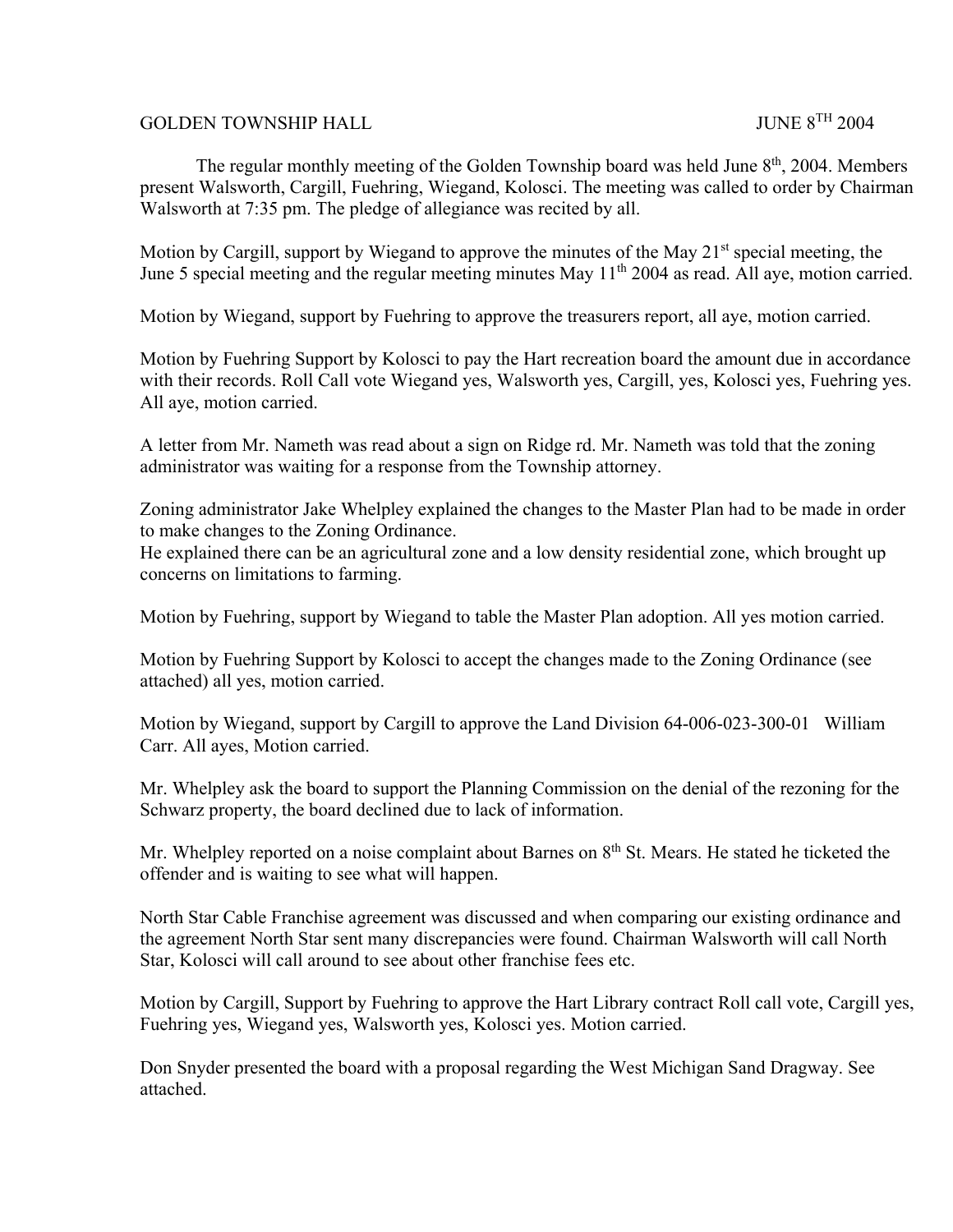June  $8<sup>th</sup>$  2004 cont.

Mr. Snyder stated that Mr. Phaff would not sign the agreement as presented to him. Mr. Phaff stated that he had reduced the volume on the P.A. and turned the speakers inward toward the track.

Many spoke on behave of the West Michigan Sand Dragway stating it was a well run, very clean organization and that the track means a lot to this area.

The board only has jurisdiction to enforce its own ordinances other issues are to be handled by the respective property owners.

The cemetery was discussed, Kolosci said she is gathering information on the reform and will report to the board at a later date.

The Silver Lake bike path was discussed and pictures to show that the line is off and the path is considerable narrower than should be. Cargill stated she spoke with Mr. Foss of the Road Commission and will follow up.

## Motion by Fuehring, support by Cargill to adopt the Re-Tec resolution. (copy attached)All yes Motion **ROAD RIGHT OF WAY SCRAP TIRE REMOVAL AGREEMENT RESOLUTION MAY 11TH, 2004**

WHEREAS, Golden Township and Re-Tec Management Services agree to collect and legally dispose of scrap tires accordingly with the State Of Michigan DEQ guidelines via Re-Tec Management Service, Registration #H-3-64-20992.

WHEREAS, Oceana county road commission, Oceana County Transfer station, Golden Township and Re-Tec management will each share 25% of the cost. Total cost per unit = Gross total divided between the afore mentioned parties. Passenger tire  $=$  \$2.00 Truck tire  $=$  \$8.00  $Traction = $20.00$ 

NOW, THEREFORE, BE IT RESOLVED, that Golden Township and Re-Tec shall enter into an agreement to remove all tires in the road right of way and ditches, Including paved and gravel roads, at the direction of the township agent, mapping and documenting location and quantities.

 $\mathcal{L}_\mathcal{L} = \mathcal{L}_\mathcal{L} = \mathcal{L}_\mathcal{L} = \mathcal{L}_\mathcal{L} = \mathcal{L}_\mathcal{L} = \mathcal{L}_\mathcal{L} = \mathcal{L}_\mathcal{L} = \mathcal{L}_\mathcal{L} = \mathcal{L}_\mathcal{L} = \mathcal{L}_\mathcal{L} = \mathcal{L}_\mathcal{L} = \mathcal{L}_\mathcal{L} = \mathcal{L}_\mathcal{L} = \mathcal{L}_\mathcal{L} = \mathcal{L}_\mathcal{L} = \mathcal{L}_\mathcal{L} = \mathcal{L}_\mathcal{L}$ 

Resolution passed this 11<sup>th</sup> day of May, 2004.

ATTEST

carried.

Township Clerk Township Supervisor